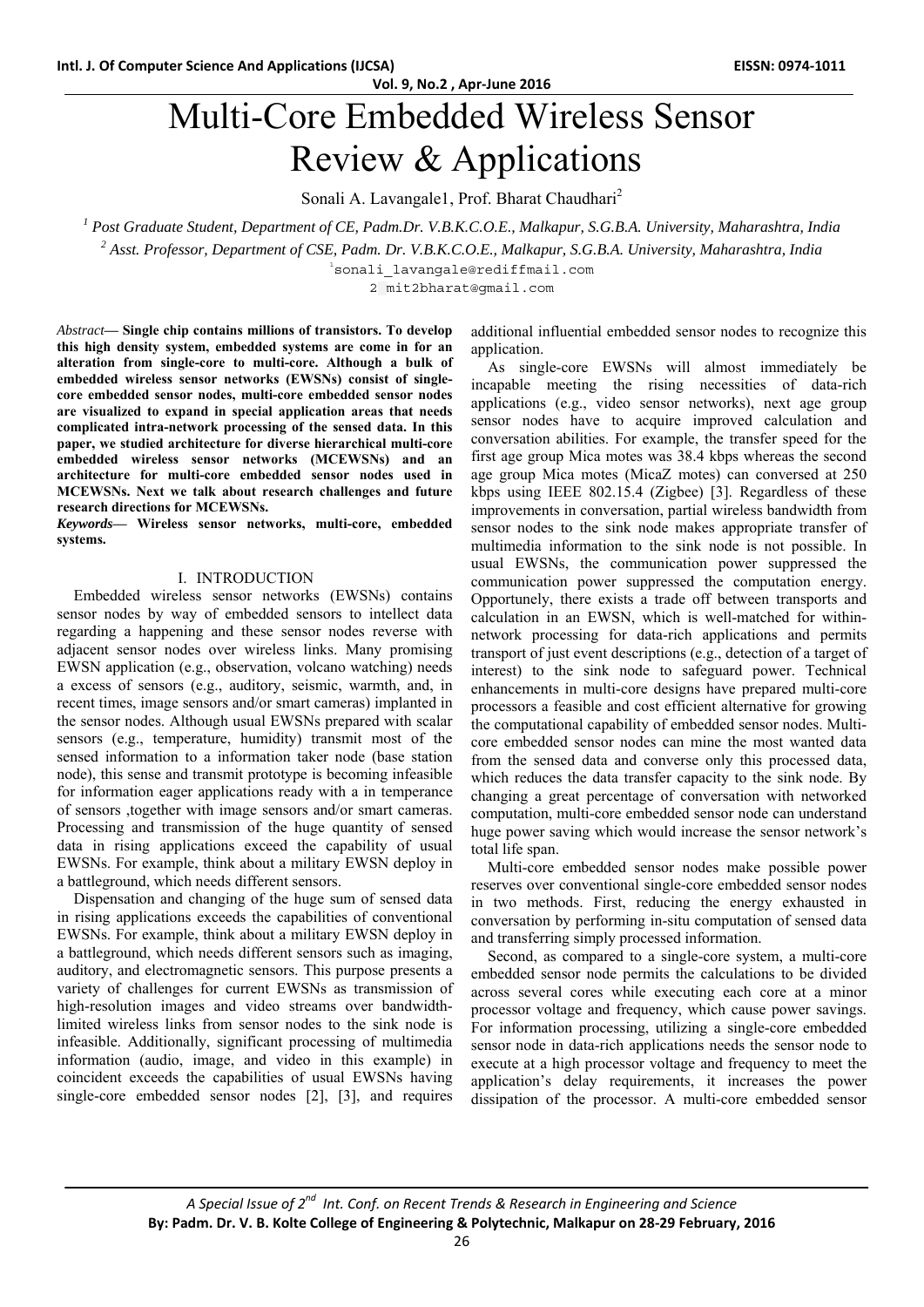## **Vol. 9, No.2 , Apr‐June 2016**

node decreases the number of memory accesses, clock speed, and instruction decoding, thus enabling advanced mathematics presentation at a low power utilization on comparison with single-core processor.

The alternative of a multi-core architecture prescribes the high level Simultaneous languages as some multi-core architectural design help proprietary parallel languages whose touchstones are not available open source (e.g., Tilera's TILEPro64). Tilera provides a multi-core development environment (MDE) ilib API but many SMPs (e.g., the Intelbased SMP) support OpenMP (Open Multiprocessing),thus the cross-architectural assessment results might be exaggerated by the parallel language's efficiency. However, our examination provides insights into the possible performance per watt from these two multi-core architectures for MCEWSNs.



**Fig. 1. A heterogeneous multi-core embedded wireless sensor network (MCEWSN) architecture.** 

## II. MULTI-CORE EMBEDDED WIRELESS SENSOR NETWORK ARCHITECTURE

Fig. 1 shows diverse hierarchical MCEWSN architecture, which fulfills the rising intra-network computational needs of promising EWSN applications. The diversity in the architecture subsumes the combination of several single-core embedded sensor nodes and a number of multi-core embedded sensor nodes. It is noted that harmonized hierarchical single-core network.

The control and analysis center additionally investigates the information gained from the sink node and produces control commands and queries to the sink node.

MCEWSNs could be attached with a satellite backbone network that provides long-haul conversation from the sink node to the control and analysis center as MCEWSNs are frequently used in remote zones with no wireless arrangements, like a cellular network set-up. The satellites in the satellite backbone network converse with each other through inter satellite links (ISLs). As a satellite's uplink and downlink bandwidth is restricted, a multi-core processor in the sink node is needed to process, compress, and/or encrypt the data sent to the satellite backbone network. Each cluster contains numerous child sensor nodes and a cluster head. Child sensor nodes consists a single-core processor and are accountable for sensing, pre-processing sensed information, and transferring

sensed information to the cluster head nodes. Since child sensor nodes are not aimed to do complicate processing of sensed information in this architecture, a single-core processor adequately encounters the computational necessities of child sensor nodes. Cluster head nodes contains a multi-core processor and are accountable for coalescing/fusing the data received from child sensor nodes for transfer to the sink node in an energy- and bandwidth-efficient way. This architecture with multi-core cluster heads is built on real-world causes as distributing all the composed information from the cluster heads to the sink node is not possible for bandwidth restricted EWSNs, which permits composite treating and data synthesis to be carried out at cluster head nodes and solitary the brief treated data is transferred to the sink node. The sink node consists a multi-core processor and is accountable for altering high-level user queries from the control and analysis center (CAC) to network-specific directions, quizzing the MCEWSN for the needed information, and recurring the wished information to the user/CAC. The sink node's multi-core processor eases post-processing of the data gained from many cluster heads. The post-processing at the sink node includes information synthesis and event discovery based on combined data from all of the sensor nodes in the network. The CAC further examines the data received from the sink node and produces control commands and queries to the sink node.

MCEWSNs could be joined through a satellite backbone network that offers long-haul conversation from the sink node to the CAC since MCEWSNs are frequently organized in remote areas with no wireless substructure, such as a cellular network substructure. The satellites in the satellite backbone network conversation with one another through inter satellite links (ISLs). Since a satellite's uplink and downlink bandwidth is restricted, a multi-core processor in the sink node is needed to process, compacted, and/or encrypt the data sent to the satellite backbone network.

Although this paper emphases on diverse MCEWSNs, uniform MCEWSN architectures are an extension of given architecture (Fig. 1) where child sensor nodes also consists a multi-core processor. In a uniform MCEWSN fortified with multiple sensors, each processor core in a multi-core embedded sensor node could be allocated to process one sensing job (e.g., one processor core handles sensed temperature data and other processor core grips sensed humidity data and so on) as contrast to single-core embedded sensor nodes where the single processor core is accountable for processing all of the sensed data by whole the sensors. We emphasis on diverse MCEWSNs as we trust that diverse MCEWSNs would serve as a primary step in the direction of combination of multi-core and sensor networking technology since the subsequent reason. Due to the supremacy of single-core embedded sensor nodes in current EWSNs, substituting all of the single-core embedded sensor nodes with multi-core embedded sensor nodes may not be possible and economical given that only a few multicore embedded sensor nodes functioning as cluster heads can meet an application's intra-network calculation necessities. Therefore this varied MCEWSN would support a smooth transition from single core to multi-core EWSNs.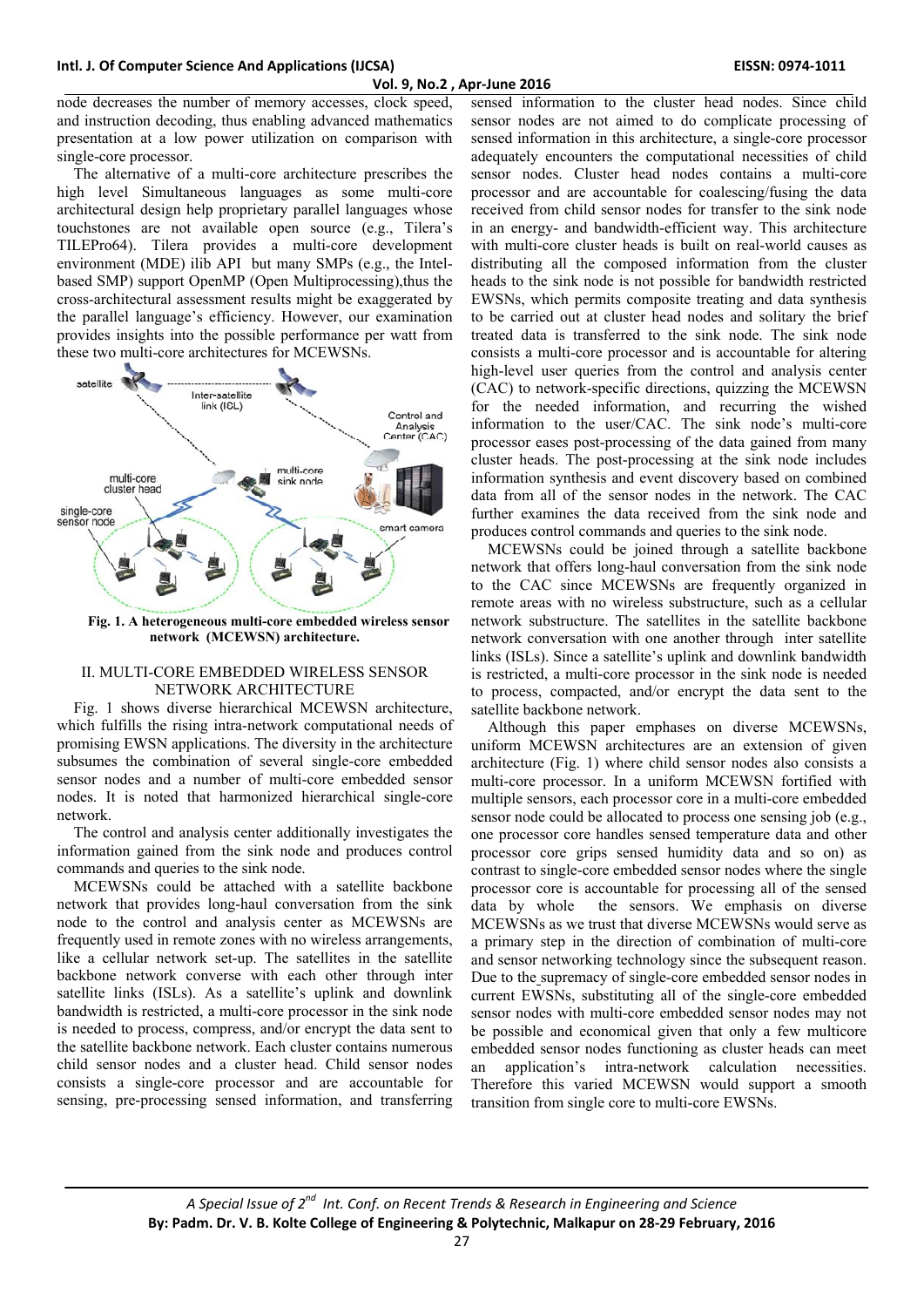# III. MCEWSN APPLICATION DOMAINS

MCEWSNs are proper for sensor networking application as which needs complicated in-network data processing such as terrestrial hybrid sensor networks, wireless video sensor networks, satellite-based wireless sensor networks, space shuttle sensor networks, aerial, wireless multimedia sensor networks and fault-tolerant sensor networks.

## *A. Wireless Video Sensor Networks (WVSNs)*

Wireless video sensor networks (WVSNs) are WSNs, sensor nodes are embedded with smart cameras and/or image sensors. WVSNs match the compound eye found in certain arthropods. WVSNs are appropriate for applications in areas such as native land security, battlefield observing, and mining. For example, video sensors provide a level of continuous and accurate monitoring and protection deployed as airports, borders, and harbors that is otherwise unattainable.

In image-centric WVSNs, several image/camera sensors detect a sight from many sides and are capable to define entities in their true three-dimensional form by removing obstruction problems. Image preprocessing includes complications and data-dependent processes by a restricted neighborhood of pixels. Video-centric WVSNs trust on numerous video streams from multiple embedded sensor nodes. Since sensor nodes could individual serve low-resolution video streams provided the sensor nodes' resource restrictions, a single video stream only does not contain sufficient data for visualization analysis like event detection and tracking, though, multiple sensor nodes could capture video streams by different viewpoints and distances together giving vast visual data [4]. Video encoders depend on intra frame compression methods that decrease duplicity inside one frame and inter frame compression techniques (e.g., predictive coding) which exploit duplicity between subsequent frames [2]. Video coding procedures needs complicated algorithms which overflow the computing power of single-core embedded sensor nodes. The visual data from various sensor nodes might be collected to provide high-resolution Video streams, still, this processing necessitates multicore embedded sensor nodes and/or cluster heads.

## *B. Wireless Multimedia Sensor Networks (WMSNs)*

A wireless multimedia sensor network (WMSN) involves wirelessly linked embedded sensor nodes which could retrieve multimedia content such as video and aural streams, motionless images, and scalar sensor data of the examined occurrence. WMSNs goal a huge types of distributed, wireless, streaming multimedia networking applications ranking from home scrutiny to army and space applications. A multimedia sensor catches aural and image/video streams via an embedded microphone and a micro-camera, achieve application objectives.

While the sensing capacity in many sensors is isotropic and reduces as distance increases, a different quality of video/image sensors of these sensors' directional sensing ranges. Recently, Omni cameras have become available, it can

deliver whole coverage of the scene nearby a sensor node, but, applications are restricted to nearby range scenarios to assurance satisfactory image resolution for objects in motion [4]. To confirm whole coverage of the sensor arena, a group of directional cameras are needed for capturing sufficient data for activity detection. The image and video sensors great sensing cost limits these sensors constant triggering specified constrained embedded sensor node resources. So, the image and video sensors in a WMSN need complicated control such that the image and video sensors are initiated only later a objective is detected based on sensed data from another inferior cost sensors, such as auditory and electromagnetic. Desired WMSN features consist of the capacity to store, process in real-time, associate, and fuse multimedia data originating from dissimilar sources [2]. Multimedia contents, especially video streams, need data rates that are orders of magnitude greater than those supported by customary single-core embedded sensor nodes. To refine multimedia data in real-time and to decrease the wireless bandwidth requirement, multi-core embedded sensor nodes in the network are needed. Multi-core embedded sensor nodes enable in-situation processing of enormous information from many sensors, notifying the CAC at once an event is spotted e.g., target detection.

## *C. Satellite-Based Wireless Sensor Network (SBWSN)*

A satellite-based wireless sensor network (SBWSN) is a wireless communication sensing network comprised of numerous satellites, each one prepared with multi-functional sensors, lengthy range wireless information exchange units, thrusters for attitude adjustment, and a computational unit (potentially multicore)to carry out handling of the sensed data. Conventionally satellite assignments are extremely costly to design, build, launch, and operate, thus motivating the aerospace industry to emphasis on dispersed space missions, which would contains of many small, low-cost, and spread satellites harmonizing to achieve mission aims. SBWSNs could empower robust space operations by bearing the failure of a particular or a few satellites as compared to a large particular satellite, where a single failure could settled the attainment of a process. SBWSNs can be used for a range of missions, such as space weather monitoring, studying the impact of solar storms on Earth's magnetosphere and ionosphere, environmental observing e.g., pollution, land, and ocean surface monitoring, and hazard forecast e.g., flood and earthquake forecast.

Each SBWSN mission requires specific orbits and constellations to meet mission requirements and GPS provides crucial tool for orbit determination and routing.

Satellites in an SBWSN can be used as an interferometer, which correlates different images acquired from slightly different angles/view points in order to get better resolution and additional significant intuitions.

All of the satellites in an SBWSN collaborate to sense the desired phenomenon, communicate over lengthy distances through beam-forming above an ISL, and maintain the network topology through self-organized mobility [14].

## VI. RESEARCH CHALLENGES AND FUTURE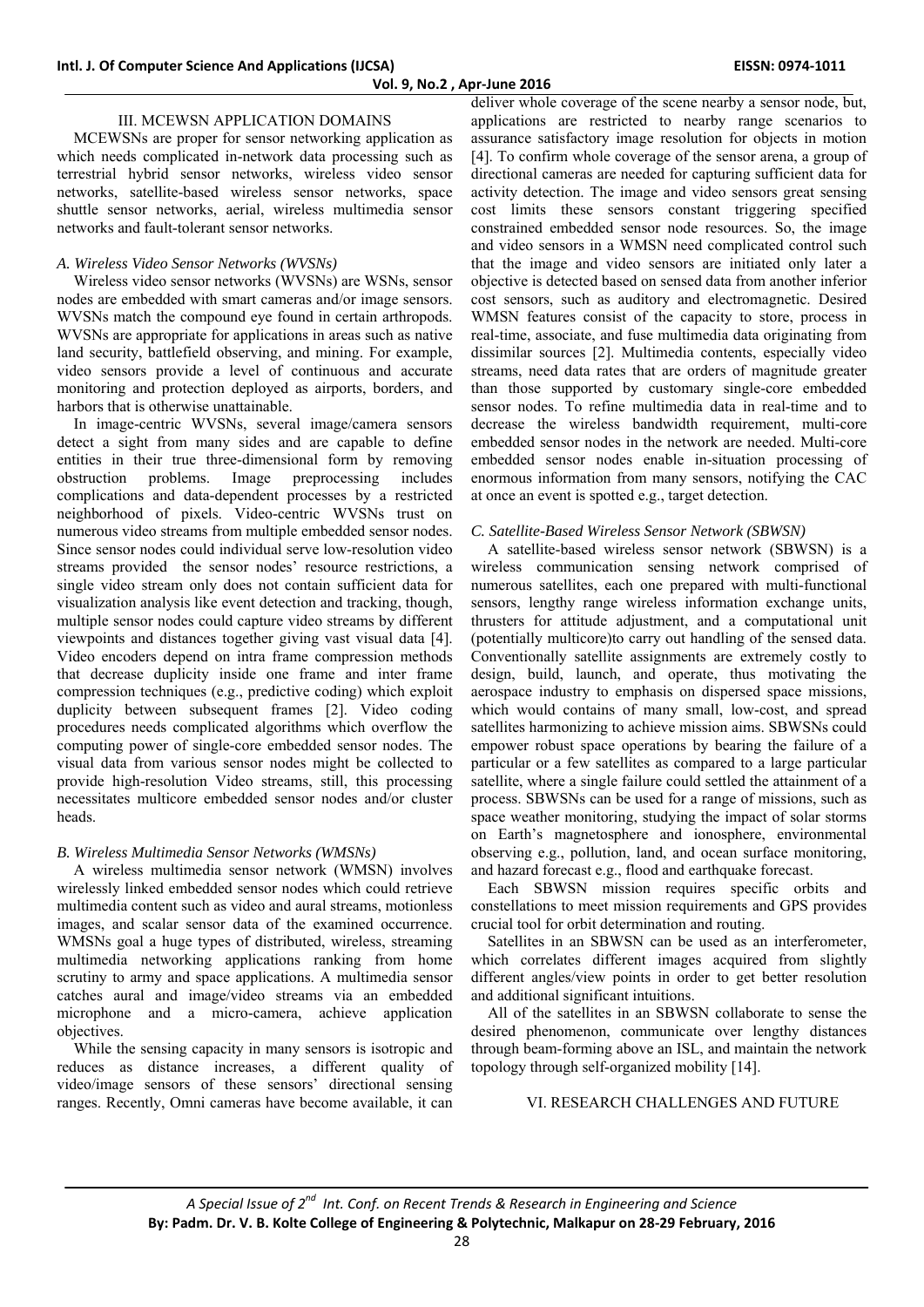# RESEARCH DIRECTIONS

In spite of some inventiveness pointing MCEWSNs, the domain is further in its inception and needs addressing few provocations to open doors for ubiquitous exploitation of MCEWSNs. In this part, we talk about some research challenges and upcoming research guidelines for MCEWSNs.

### *A. Application Parallelization*

Parallelization of current sequential appliances and algorithms could be tricky taking into consideration the restricted number of concurrent developers on comparison with sequential developers. Concurrent software applications with restricted scope, current challenges for competent deployment of multi-core and future many-core embedded sensor nodes. Additionally, harmonization among diverse cores by the utilization of obstacles and locks limit the achievable accelerate by concurrent software applications deprived acceleration due to restricted scalability as the number of cores raise could reduce the power and proficiency profits fulfilled by concurrency of sensor applications. To reduce latent proficiency deprivation for parallel applications with restricted scalability ,designers can limit these applications to a restricted number of cores as switch off left over cores to save energy or utilizing other cores by multiprogramming other sensor applications on those cores. Accordingly, present operating systems for embedded sensor nodes (e.g. TinyOS) would require renovating their arrangers for proficient arrangement of multi-programmed workloads and would as well need some middleware support (e.g., OpenMP) to support multiprocessing of parallel applications.

### *B. Reconfigurability*

Reconfigurability in MCEWSNs is an important research avenue that would allow the network to adapt to new requirements by integrating code upgrades (e.g., a more efficient algorithm for video compression may be discovered after deployment). Mobility and self-adaptability of embedded sensor nodes requires further research to obtain the desired view of the sensor field (e.g., an image sensor facing downward towards the earth may not be desirable).

# *C. Energy Harvesting*

Considering that the battery energy is the most critical resource constraint for sensor nodes in MCEWSNs, research and development in energy-efficient batteries and energy harvesting systems would be beneficial for MCEWSNs. *D. Heterogeneous Architectures* 

MCEWSNs would benefit from parallel computer architecture research. Specifically, a heterogeneous many-core architecture that could leverage both super- and near threshold computing to meet performance and energy requirements of sensing applications might provide a promising solution for MCEWSNs. The heterogeneous architecture can integrate super-threshold (nominal voltage) SMP cores and nearthreshold single instruction multiple data (SIMD) cores. Research indicates that a combination of NTC and parallel SIMD computations achieves excellent energy efficiency for easy-to-parallelize applications. With this heterogeneous architecture, sensing applications' tasks with less parallelism can be scheduled to high-power SMP cores whereas tasks with

abundant parallelism will benefit from scheduling on low power near-threshold SIMD cores. Hence, research in heterogeneous architectures would enable a single architecture to serve a broad range of sensing applications with varying degrees of parallelism.

## V. CONCLUSION

We studied an architectural design for diverse hierarchical multi-core embedded wireless sensor networks (MCEWSNs). Compute-intensive jobs as data blending, encryption, network coding, and software defined radio, will benefit in particular from the improved computational power presented by multicore embedded sensor nodes. Several wireless sensor networking application areas, such as space shuttle sensor networks, wireless video sensor networks, satellite supported sensor networks, aerial-terrestrial amalgam sensor networks, wireless multimedia sensor networks, and fault-tolerant sensor networks, could take advantage from MCEWSNs. Perceiving the prospective profits of MCEWSNs, some initiatives have been undertaken in both academic world and industrial world to build up multi-core embedded sensor nodes, such as IntraNode, satellite-supported sensor nodes, and smart camera specks .We also involved the research threats and future research pathways for MCEWSNs.

Specifically, MCEWSNs would profit from betterments in application parallelization, diverse architectures, and transistor technology.

#### REFERENCES

- [1] Arslan Munir, Ann Gordon-Ross, and Sanjay Ranka 'Multi -Core Embedded Wireless Sensor Networks: Architecture and Applications', IEEE TRANSACTIONS ON PARALLEL AND DISTRIBUTED SYSTEMS, VOL. 25, NO. 6, JUNE 2014 1553
- [2] I.F. Akyildiz, T. Melodia, and K.R. Chowdhury, ''Wireless Multimedia Sensor Networks: Applications and Testbeds,'' Proc. IEEE, vol. 96, no. 10, pp. 1588-1605, Oct. 2008.
- [3] I.F. Akyildiz, W. Su, Y. Sankarasubramaniam, and E. Cayirci, ''Wireless Sensor Networks: A Survey," Elsevier Comput.Netw., vol. 38, no. 4, pp. 393-422, Mar. 2002.
- [4] Y. Liu and S.K. Das, ''Information-Intensive Wireless Sensor5etworks: Potential and Challenges,'' IEEE Commun. Mag.,vol. 44, no. 11, pp. 142-147, Nov. 2006.
- [5] RockwellRockwell Automation, Oct. 2011. [Online]. Available:www.rockwellautomation.com.
- [6] T.T.-O. Kwok and Y.-K. Kwok, ''Computation and Energy Efficient Image Processing in Wireless Sensor Networks Based on Reconfigurable Computing,'' in Proc. ICPPW, Columbus, OH, USA, Aug. 2006, pp. 43- 50.
- [7] A.Munir, A. Gordon-Ross, and S. Ranka, ''Parallelized Benchmark-Driven Performance Evaluation of SMPs and Tiled Multi-Core Architectures for Embedded Systems,'' in Proc. IEEE IPCCC, Austin, TX, USA, Dec. 2012, pp. 416-423.
- [8] ''Tilera Multicore Development Environment: ILib API Reference Manual'' Tilera Official Documentation, TILERA, Apr. 2008.
- [9] A.Y. Dogan, D. Atienza, A. Burg, I. Loi, and L. Benini, ''Power/Performance Exploration of Single-Core and Multi-Core Processor Approaches for Biomedical Signal Processing,'' in Proc.Workshop PATMOS, Madrid, Spain, Sept. 2011, pp. 102-111.
- [10] M. Coates, ''Distributed Particle Filters for Sensor Networks,'' in Proc. IEEE/ACM 3rd Int'l Symp. IPSN, Berkeley, CA, USA, Apr. 2004, pp. 99-107.